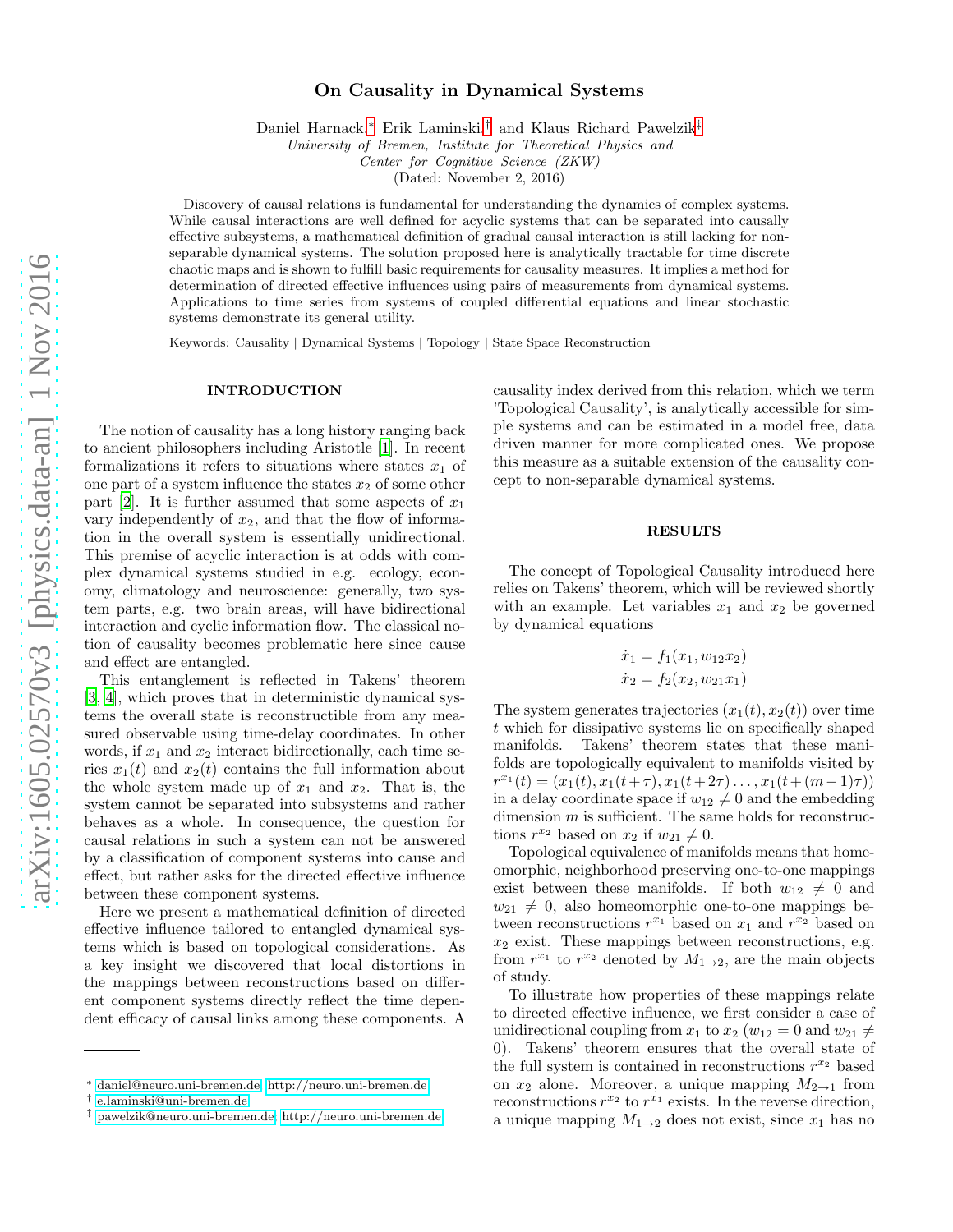information on  $x_2$ . This is schematically illustrated in Fig. [1](#page-1-0) A) by a joint manifold  $(r^{x_1}, r^{x_2})$  lying 'folded' over  $r^{x_1}$  but uniquely over  $r^{x_2}$ .

In practice, we will analyze properties of localized linearizations of these mappings around a reference point, denoted by  $M<sup>t</sup>$  (i.e. the Jacobian matrix). Given that  $\{t_1^{x_1},...,t_k^{x_1}\}$  are the time indices of the nearest neighbors on  $r^{x_1}$  to the reference point  $r^{x_1}(t)$ ,  $M_{1\rightarrow 2}^t$ is approximated by the linear mapping which projects  $\{r^{x_1}(t_1^{x_1}),...,r^{x_1}(t_k^{x_1})\}$  to  $\{r^{x_2}(t_1^{x_1}),...,r^{x_2}(t_k^{x_1})\}$ . Fig. [1](#page-1-0) A) illustrates the well defined mapping  $M_{2\rightarrow 1}^t$ , while in the inverse direction  $M^t_{1\rightarrow 2}$  does not exist, at least not in the usual sense of uniqueness. Note here that somewhat counter-intuitively the influence from  $x_1$  to  $x_2$  is reflected in the 'backward' mapping  $M_{2\to 1}$ : the existence of a mapping  $M_{2\to 1}$  implies the existence of coupling from  $x_1$  to  $x_2$ .

We now further argue that not only the existence, but also the efficacy of directed influences is reflected in these mappings. More precisely, we postulate that the strength of the state dependent directed effective influence from  $x_2(t)$  to  $x_1(t)$  correlates with the degree of expansion of the mapping  $M_{1\rightarrow 2}^t$ . The expansion  $e^t$  of a mapping  $M^t$ is determined by the N singular values  $\lambda_i$  of  $M^t$  which are larger than one:

<span id="page-1-1"></span>
$$
e^t = \prod_{i=1}^N \lambda_i \tag{1}
$$

This entails that the more expanding  $M_{1\rightarrow 2}^t$  is, the bigger the distances within the corresponding set of points  $\{r^{x_2}(t_1^{x_1}),...,r^{x_2}(t_k^{x_1})\}$  on  $r^{x_2}$  will be in relation to the distances between  $\{r^{x_1}(t_1^{x_1}),...,r^{x_1}(t_k^{x_1})\}.$ 

Staying in the previous example illustrated in Fig. [1](#page-1-0) A), one sees that the expansion of  $M_{1\rightarrow 2}^t$  is quite large since the corresponding points lie scattered over the whole dynamical range of  $r^{x_2}$ . In the reverse direction the expansion will be smaller since the trajectory of  $r^{x_2}$  contains information from and is thus constrained by  $r^{x_1}$ . As already noted above, in this limiting case of vanishing coupling  $(w_{12} = 0)$  a unique mapping  $M_{1\rightarrow 2}^t$ does not exist in a strict mathematical sense. Still, this non-uniqueness can be identified with an infinite expansion property: In the limit of infinite observations, the distances of the nearest neighbors to the reference point  $r^{x_1}(t)$  will approach zero whereas the distances of the corresponding points on  $r^{x_2}$  will not decrease.

To further elaborate on the notion that weaker directed influence corresponds to stronger expansion consider the case that both couplings are nonzero, but  $w_{21} > w_{12}$ . Now state reconstructions  $r^{x_1}$  and  $r^{x_2}$  will both reveal the same global system state and are therefore topologically equivalent. However, the weaker coupling from  $x_2$ to  $x_1$  implies that the homeomorphic mapping  $M^t_{1\rightarrow 2}$  will be more expanding than the mapping  $M_{2\rightarrow 1}^{t}$  at most reference points, since movement of  $x_2$  is less constrained by the influence of  $x_1$  than vice versa. This can be visualized by the joint manifold  $(r^{x_1}, r^{x_2})$  lying uniquely



<span id="page-1-0"></span>FIG. 1. The relation of points  $r^{x_1}$  and  $r^{x_2}$  on multidimensional manifolds illustrated in 1-d. The joint manifold represented by  $(r^{x_1}, r^{x_2})$  can be interpreted as the function mediating the mappings M between both spaces, and local linearizations  $M^t$  of the mappings as the slope around a reference point. A) When only  $w_{21} \neq 0$ , a one-to-one mapping  $M_{2\rightarrow 1}$  from  $r^{x_2}$  to  $r^{x_1}$  exists, but not in the reverse direction: not for all states  $r^{x_1}(t)$ ,  $r^{x_2}(t)$  is uniquely determined. Locally,  $M_{1\rightarrow 2}^{t}$  can be attributed a diverging expansion property: close neighbors of a given point  $r^{x_1}(t)$  map to distant parts of the joint density  $(r^{x_1}, r^{x_2})$  i.e. local expansion extends to macroscopic scales. The dashed lines visualize the non-uniqueness. B) Here, both couplings are non-zero, but  $w_{21} > w_{12}$ . Larger independence of  $x_1$  implies a stronger expansion by  $M_{1\rightarrow 2}$  than by  $M_{2\rightarrow 1}$  at most reference points, which is indicated by the higher slope of  $(r^{x_1}, r^{x_2})$  when seen from  $r^{x_1}$ . C) If no coupling exists, expansion diverges in both directions.

over both reconstruction spaces, but more 'steeply' over  $r^{x_1}$  (Fig. [1](#page-1-0) B)). If the interaction strength  $w_{12}$  is further decreased, one sees that while approaching the first case (Fig. [1](#page-1-0) A))  $M^t_{1\rightarrow 2}$  becomes more expansive and 'steeper' until it looses its uniqueness at  $w_{12} = 0$  and the expansion diverges locally.

As a third concluding example consider the extreme case where  $x_1$  and  $x_2$  are completely decoupled, i.e.  $w_{21} = w_{12} = 0$ . Then both component systems will behave independently and the density of the resulting joint manifold factorizes. When observed from reference states  $r^{x_1}(t)$  and  $r^{x_2}(t)$ , the mappings can be considered infinitely expanding, now in both directions, since for most reference points close neighbors correspond to distant points in the respective other space (Fig. [1](#page-1-0) C)).

Taken together, these topological considerations suggest that local expansions of the mappings between reconstruction manifolds of two observables might be utilized for a graded measure of directed causal influence between component systems represented by these observables.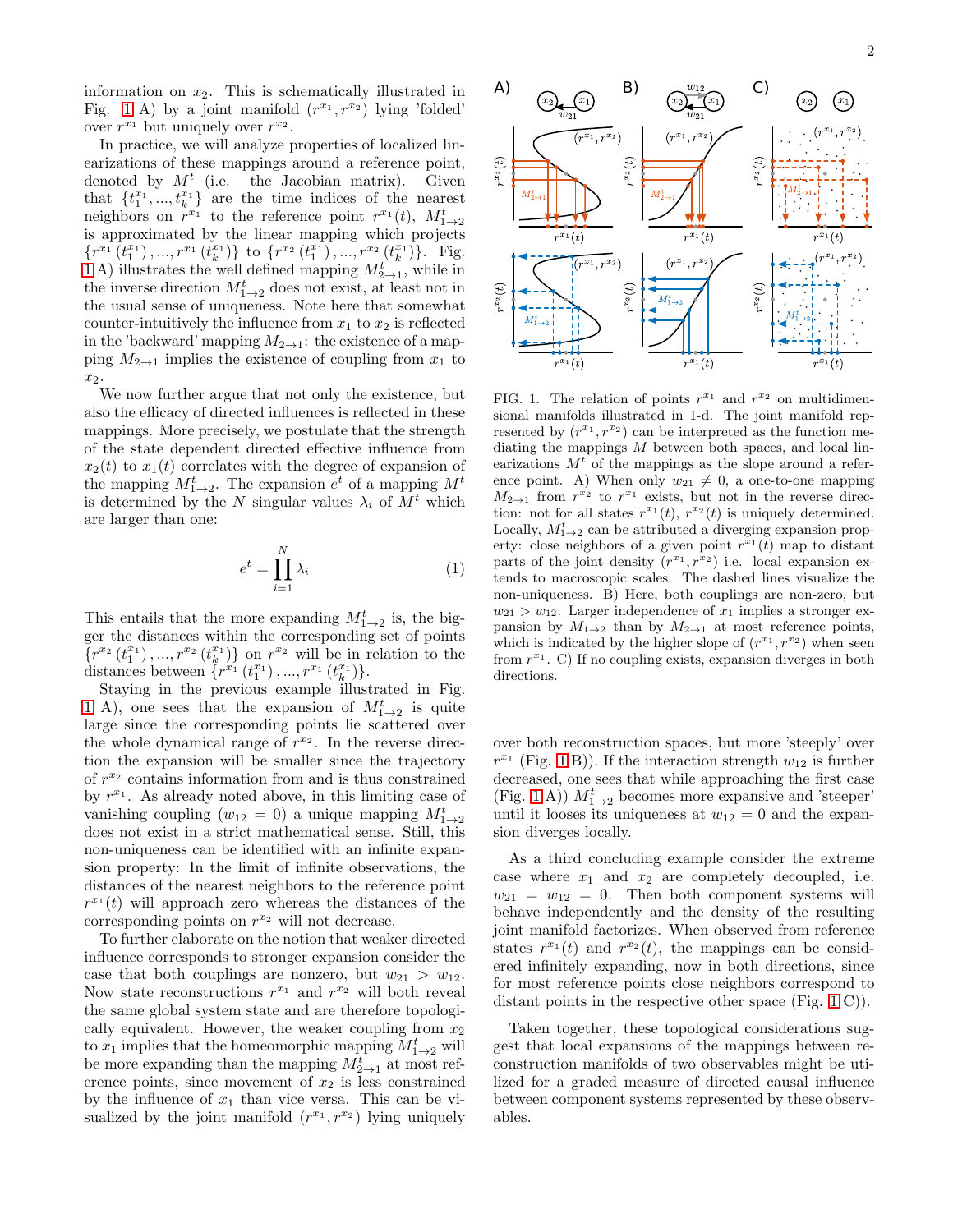### An example guided definition of causality

The putatively fundamental relation between effective influence and expansion can be analyzed in simple examples of coupled time discrete logistic maps described by

$$
x_i(t+1) = \left(1 - \sum_{j \in \{1, ..., n\} \setminus \{i\}} w_{ij}\right) f(x_i(t)) \qquad (2)
$$

$$
+ \sum_{j \in \{1, ..., n\} \setminus \{i\}} w_{ij} x_j(t)
$$

For the two-dimensional case  $(n = 2)$  with  $f(x) =$  $4x(1-x)$ , an embedding dimension  $m = 2$  is sufficient to reconstruct the full system state. Given the reconstruction states  $r^{x_1}(t) = (x_1(t), x_1(t + 1))$  and  $r^{x_2}(t) = (x_2(t), x_2(t+1)),$  the local mapping  $M_{2\to 1}^t$ , which projects a small area around the reference point  $r^{x_2}(t)$  onto  $r^{x_1}$ , can be calculated. For small perturbations  $\Delta_{x_2} = (\Delta x_2(t), \Delta x_2(t+1))$  around  $r^{x_2}(t)$  one finds that

$$
\Delta_{x_1} = \frac{1}{w_{21}} \begin{pmatrix} \tilde{f}_2 & 1 \\ w_{12}w_{21} - \tilde{f}_1 \tilde{f}_2 & -\tilde{f}_1 \end{pmatrix} \Delta_{x_2}
$$

with  $\tilde{f}_2 = (w_{21} - 1) f'(x_2(t))$  and  $\tilde{f}_1 = (w_{12} - 1) f'(x_1(t))$ . This linearized perturbation matrix is equal to  $M^t_{2\to 1}$  for  $\Delta_{x_2} \rightarrow 0$  and both will therefore be used interchangeably in the following. Equivalently  $M_{1\rightarrow 2}^t$  can be calculated. The expansions  $e_{2\to 1}^t$  and  $e_{1\to 2}^t$  are determined by Eq. [1.](#page-1-1) While the closed form solutions of  $e_{2\rightarrow 1}^t$  and  $e_{1\rightarrow 2}^t$  are quite unwieldy expressions, it can be seen that for small couplings  $w_{21}$ ,  $e_{2\rightarrow 1}^t$  is dominated by  $1/|w_{21}|$  and vice versa. Thus, if  $|w_{21}| > |w_{12}|$ , the expansion  $e_{2\to 1}^t$  of the mapping  $M_{2\rightarrow 1}^t$  $M_{2\rightarrow 1}^t$  $M_{2\rightarrow 1}^t$  will be larger than  $e_{1\rightarrow 2}^t$  (Fig. 1 B)). This becomes most apparent for  $w_{12} = 0$ , in which case  $e_{2\rightarrow 1}^t$ simplifies to

<span id="page-2-0"></span>
$$
e_{2\to 1}^t = \frac{1}{|w_{21}|} \sqrt{(w_{21} - 1)^2 f'^2(x_2(t)) + f'^2(x_1(t))}
$$
 (3)

This entails  $\lim_{w_{21} \to 0} e_{2 \to 1}^t = \infty$ , confirming the intuition of infinite expansion for vanishing interaction (Figs. [1](#page-1-0) A), C). For small  $|w_{21}|$  the expansion  $e^t$  of the mapping from  $r^{x_2}$  to  $r^{x_1}$  depends inversely on the coupling strength from  $x_1$  to  $x_2$  in this example (and vice versa).

The expansion  $e_{2\rightarrow 1}^t$  reflects increase of uncertainty induced by  $M_{2\rightarrow 1}^{t}$ . From an information theoretical point of view the corresponding increase of entropy is bounded from above by  $log(e^t)$ . Motivated by this interpretation we define the causality index as a ratio of uncertainties:

$$
C_{1\rightarrow 2}^t=\frac{1}{1+\log\left(e_{2\rightarrow 1}^t\right)}
$$

This definition, which we term Topological Causality (TC), satisfies the following intuitions about causality: First, TC from component system 1 to 2 vanishes if no causal link exists  $(w_{21} = 0)$ . Secondly, for small couplings it is a monotonous function of the coupling weight  $w_{21}$ , at least in this simple example. However, there is a important distinction between TC and coupling weight: As defined here,  $C<sup>t</sup>$  depends on the coupling weights as well as on the current state of the system and the internal

<span id="page-2-1"></span>dynamics of each component (dependency on  $x_1(t)$ ,  $x_2(t)$ ) and  $f()$  in Eq. [\(3\)](#page-2-0)). That is, coupling weights are static parameters that become effective in the context of the specific system. Fig. [2](#page-3-0) A) shows the state dependency of  $C_{1\rightarrow 2}^{t}$  for a system described by Eqs. [\(2\)](#page-2-1)  $(n = 2)$ .

Although  $C_{1\rightarrow 2}^t$  and  $C_{2\rightarrow 1}^t$  generally depend on the current state at time  $t$ , one might be interested in a global measure of causality reflecting the mean directed influence. For this the local expansion at every available state on the reconstructed manifolds can be averaged to yield

$$
C_{1\to 2} := \frac{1}{T} \sum_{t=1}^{T} C_{1\to 2}^{t}
$$

Furthermore, to address the asymmetry of causal influences between components 1 and 2, we define the local asymmetry index  $\alpha^t$  as

$$
\alpha^t = \frac{C_{1\rightarrow 2}^t-C_{2\rightarrow 1}^t}{C_{1\rightarrow 2}^t+C_{2\rightarrow 1}^t}
$$

and equivalently for the state-averaged values of C

$$
\alpha = \frac{C_{1\to 2} - C_{2\to 1}}{C_{1\to 2} + C_{2\to 1}}
$$

Fig. [2](#page-3-0) B) displays  $\alpha$  for a range of coupling parameters in a model described by Eqs. [\(2\)](#page-2-1)  $(n = 2)$ , showing that in this example the dominant mean influence is exerted along the stronger coupling weight. This is to be expected when both component systems are governed by the same model equations.

### Estimating Topological Causality

In cases where the dynamical system model does not allow for an analytical linearization of the mappings between the reconstructed spaces, or the model itself is not known, the local mappings and hence their expansion can still be estimated in a purely data-driven manner. To estimate e.g.  $M_{1\rightarrow 2}^t$  one finds the time indices  $\{t_1^{x_1},...,t_k^{x_1}\}$ of the k nearest neighbors on  $r^{x_1}$  around a reference point  $r^{x_1}(t)$ . The projection from  $\{r^{x_1}(t_1^{x_1}),...,r^{x_1}(t_k^{x_1})\}$ to  $\{r^{x_2}(t_1^{x_1}),...,r^{x_2}(t_k^{x_1})\}$  is then approximately mediated by  $M^t_{1\rightarrow 2}$  if the neighborhood size is sufficiently small. The approximation becomes exact in the limit of infinite observations. It is then straightforward to estimate  $M_{1\rightarrow 2}^{t}$  by solving a simple optimization problem, e.g. by multivariate linear regression which is well documented in the literature (e.g. [\[5](#page-6-4)]). Estimated values are denoted by a  $\cdot$   $\cdot$  henceforth. Fig. [2](#page-3-0) C) and D) demonstrate that  $\hat{C}^t$ ,  $\hat{C}$  and  $\hat{\alpha}$  obtained in this manner are close to the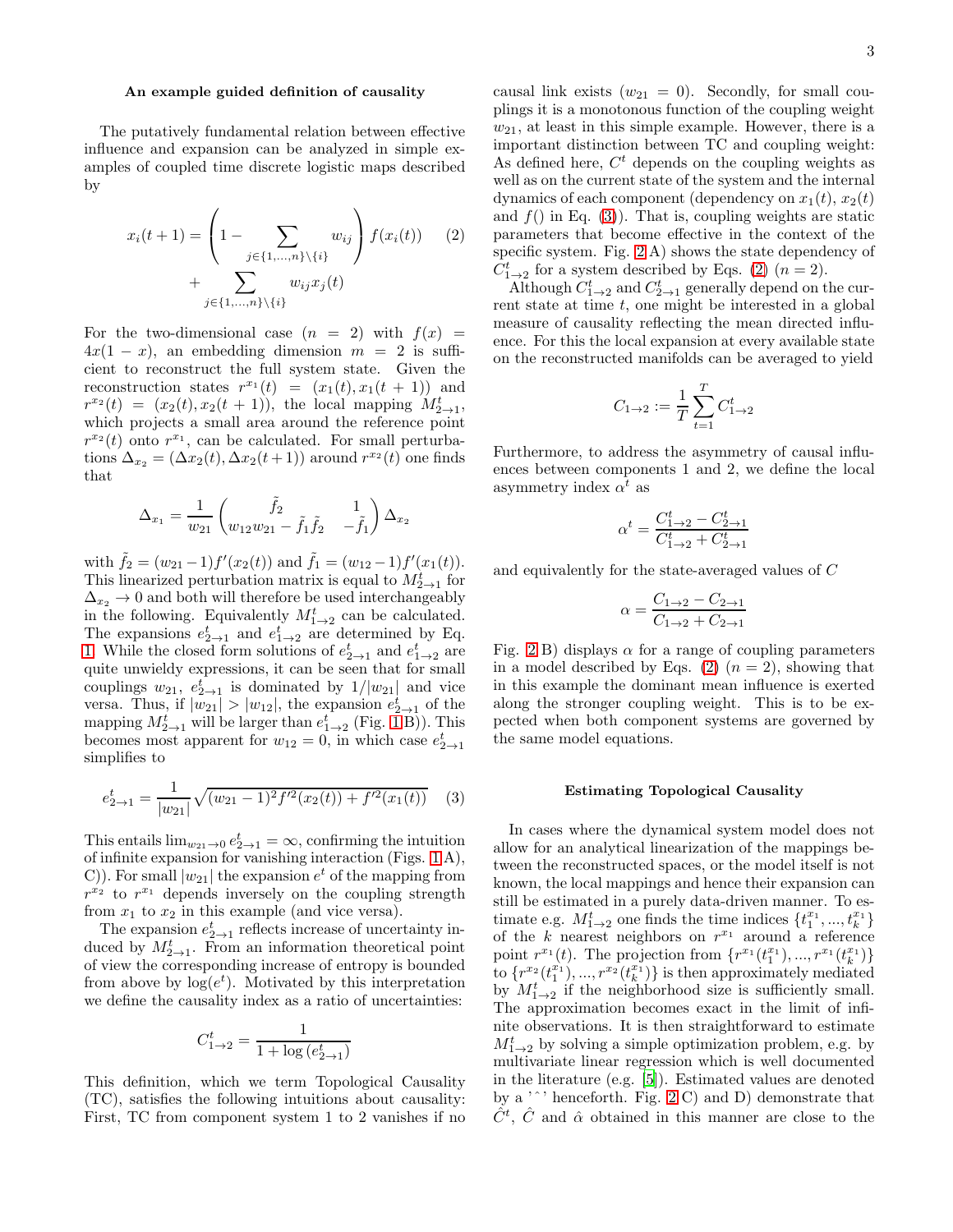

<span id="page-3-0"></span>FIG. [2](#page-2-1). A)  $C_{1\rightarrow 2}^{t}$  for the system described by Eqs. 2 ( $n=2$ ) with  $w_{21} = 0.3$  and  $w_{12} = 0.23$ . The map was iterated for 10.000 time steps and  $C_{1\rightarrow 2}^t$  and  $C_{2\rightarrow 1}^t$  calculated analytically at the points the system visited. B) The asymmetry index  $\alpha$ for the same model as in A) with varying coupling weights. It accurately reflects the asymmetry in coupling weights such that  $\alpha = 0$  if  $w_{21} = w_{12}$ . C) The blue dots show a point to point comparison between analytical values for  $C_{1\rightarrow 2}^t$  shown<br>in A) and numerical estimates  $\hat{C}_{1\rightarrow 2}^t$  and reveal a good agreement. A neighborhood size of  $k = 10$  was used with a time series length of 10.000 data points and  $m = 2$ . D) The theoretical values of  $\alpha$  in B) are compared with the measured values  $\hat{\alpha}$ , and again a good agreement is found. Non-significant  $\ddot{C}$  were set to 0.

theoretical values for a system given by Eq.  $(2)$   $(n = 2)$ . The same sets of points can also be used to fit the inverse matrices of  $M<sup>t</sup>$ . Then the singular values smaller than one are taken into account for estimation of the expansion. We found that this latter procedure often yields more reliable results and therefore used it for the remaining numerics in this paper. Significance and chance level of the estimated  $C<sup>t</sup>$  and C-values were obtained by fitting matrices with the same sets of points where the time indices in the projection space were randomly permuted. Estimations were performed on time series with removed mean and normalized standard deviation.

#### Time dependent causal asymmetry

Since the influence of a component system onto another may be state dependent, as evident from Eq. [\(3\)](#page-2-0), so can the asymmetry index  $\alpha^t$ . This phenomenon can be investigated in coupled time-discrete maps that are non-linearly coupled. As an example consider the system given by

$$
x_1(t+1) = x_1(t)[3.8(1 - x_1(t)) - w_{12}x_2(t)] \qquad (4)
$$
  

$$
x_2(t+1) = x_2(t)[3.8(1 - x_2(t)) - w_{21}x_1(t)]
$$



<span id="page-3-2"></span>FIG. 3. A) Time dependence of  $C_{1\rightarrow 2}^t$  and  $C_{2\rightarrow 1}^t$  in the sys-tem governed by Eqs. [\(4\)](#page-3-1) with  $w_{21} = w_{12} = 0.024$ . B) The asymmetry index  $\alpha^t$  shows a time dependency as well. Several regions are highlighted: A region in which the mean over time of  $\alpha^t$  is close to 0 and the variance is high (light gray), one with similar mean but low variance (dark gray), one in which the mean is  $< 0$  (orange), indicating stronger influence  $2 \rightarrow 1$  than  $1 \rightarrow 2$ , and one in which the mean is  $> 0$ (blue), indicating stronger influence  $1 \rightarrow 2$  than  $2 \rightarrow 1$ . The same regions are marked accordingly in C) and A). C) Original time series of  $x_1$  and  $x_2$ . The different regimes of causal asymmetry, marked by the shadings, give rise to different dynamical motifs. If  $\alpha^t$  varies strongly around 0 (light gray),  $x_1$ and  $x_2$  desynchronize. If  $\alpha^t$  is close to 0 for subsequent time points (dark gray),  $x_1$  and  $x_2$  synchronize. When the causal influence from  $2 \rightarrow 1$  is dominant (orange),  $x_2$  is more independent while movement of  $x_1$  is constrained. The reverse is seen when the influence  $1 \rightarrow 2$  is dominant (blue).

which may serve as a model of ecological systems [\[6\]](#page-6-5). Also for this system  $M_{1\rightarrow 2}^t$  and  $M_{2\rightarrow 1}^t$  can be calculated analytically. For weak coupling weights it turns out that  $e_{1\rightarrow 2}^t$  is dominated by  $1/|x_1(t)w_{12}|$  and  $e_{2\rightarrow 1}^t$  by  $1/|x_2(t)w_{21}|$ . Thus,  $M_{1\rightarrow 2}^t$  is strongly expansive for low  $x_1$  values, and  $M_{2\rightarrow 1}^t$  for low values of  $x_2$ . Consequently, as shown in Fig. [3](#page-3-2) A) and B), although the coupling weights do not change over time, the asymmetry index  $\alpha^t$ fluctuates considerably as the system explores the state space. This change of causal dominance over time gives rise to various dynamical regimes among the time courses of  $x_1$  and  $x_2$  (Fig. [3](#page-3-2) C)). Specifically, it can be seen that when e.g. the influence from  $x_1$  to  $x_2$  is stronger than in the reverse direction (blue region), i.e.  $C_{1\rightarrow 2}^{t} > C_{2\rightarrow 1}^{t}$ , the trajectory of  $x_1$  is less constrained than the one of  $x_2$ .

## Transitivity, common cause and convergence

<span id="page-3-1"></span>In order to serve as a satisfactory definition of causality in dynamical systems, Topological Causality must meet fundamental requirements that can be demonstrated by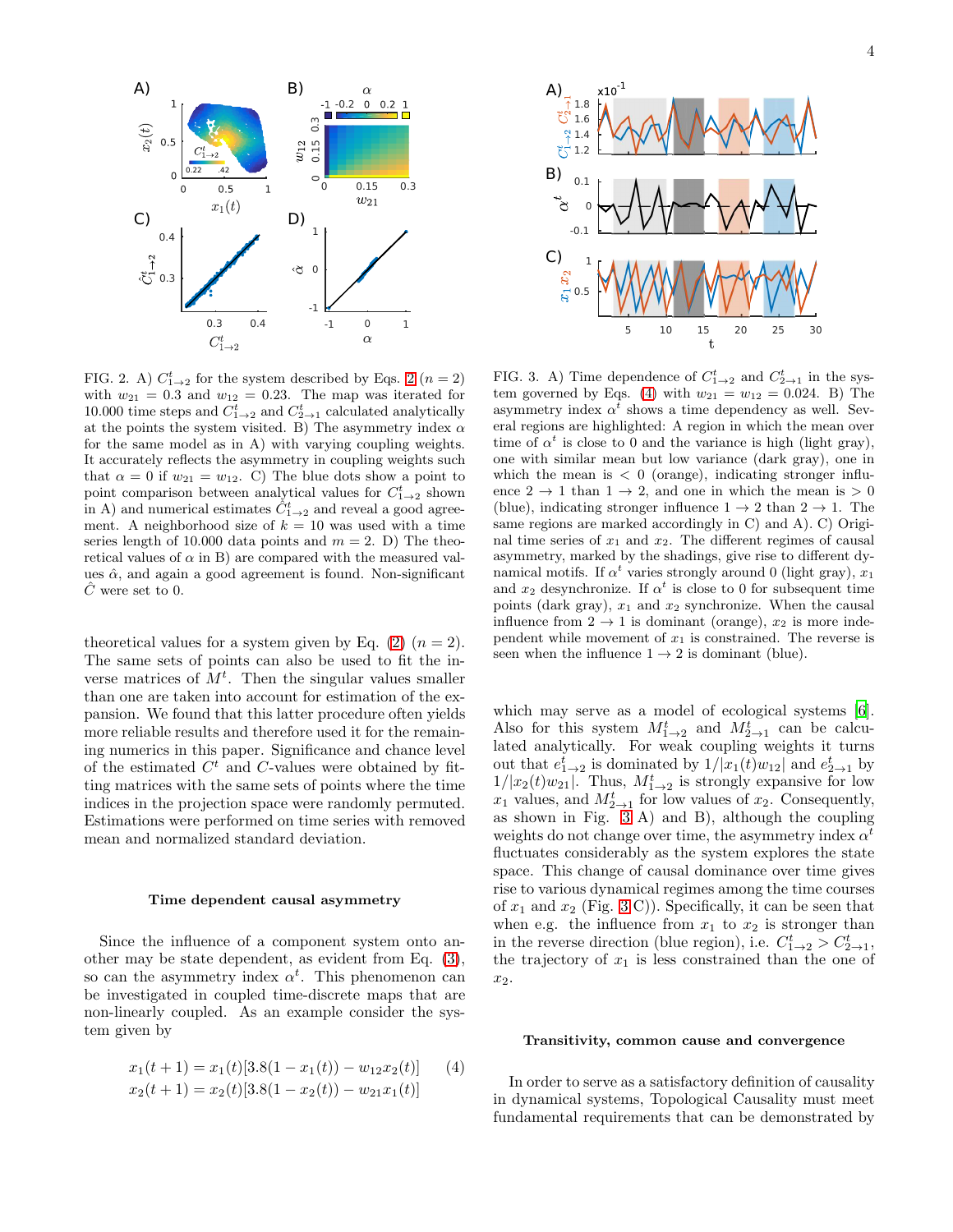examining simple network motifs.

The first prerequisite is transitivity, meaning that 'if 1 causes 2 and 2 causes 3, then 1 causes 3'. Since  $M_{3\rightarrow 1}^t =$  $M_{2\rightarrow 1}^t M_{3\rightarrow 2}^t$ , it can be shown that

$$
C_{1\to 3}^t \ge C_{1\to 2}^t C_{2\to 3}^t
$$
 if  $w_{21} \ne 0 \wedge w_{32} \ne 0$   
 $C_{1\to 3}^t = 0$  else

meaning that transitivity is mathematically guaranteed. For a system of 3 coupled logistic maps described by Eqs. [\(2\)](#page-2-1)  $(n = 3)$ , and  $w_{31} = w_{13} = 0$ , the local expansions of the mappings between  $x_1$  and  $x_3$  can also be calculated analytically. Here, an embedding dimension  $m = 3$  is sufficient. In the special case of also setting  $w_{12} = w_{32} =$ 0, resulting in a unidirectional transitive network (Fig. [4](#page-4-0) A) top), it turns out that for small couplings  $w_{21}$  and  $w_{32}$ ,  $e_{3\rightarrow1}^t$  is dominated by  $\frac{1}{|w_{21}w_{32}|}$ , the product of the small coupling limits of  $e_{2\to 1}^t$  and  $e_{3\to 2}^t$  (compare Eq. [\(3\)](#page-2-0)). Fig. [4](#page-4-0) A) shows the analytical results of  $C_{1\rightarrow 3}$  for this system for varying coupling weights  $w_{21}$  and  $w_{32}$ .

The second required property is the ability to distinguish shared input from true interaction. Consider a sys-tem described by Eqs. [\(2\)](#page-2-1)  $(n = 3)$ , where only  $w_{13} \neq 0$ and  $w_{23} \neq 0$ , generating a divergent network motif (Fig [4](#page-4-0)) B) top). With moderate coupling from  $x_3$  to  $x_1$  and  $x_2$ , the latter two do not become fully enslaved and, in particular, do not synchronize (which otherwise represents an irrelevant singular case). Fig [4](#page-4-0) B) shows estimated values since the theoretical prediction is  $C_{1\rightarrow 2} = 0$  in any case. The proposed method yields values for the effective influences that are not significant and nearly independent of the common drive, which can induce substantial correlations.

In addition, the measure should be able to deal with convergent influences. Unfortunately, a network of three coupled maps given by Eqs. [\(2\)](#page-2-1) with a convergent motif such that  $x_1$  and  $x_2$  are independently influencing  $x_3$ cannot be sufficiently embedded. Therefore, convergence needs to be investigated with time continuous component systems for which Takens' theorem is guaranteed to hold. For this purpose three coupled sets of Lorenz equations [\[7\]](#page-6-6) are used:

$$
\dot{x}_i(t) = 10 \left( y_i(t) - \left( x_i(t) - \sum_{j \in \{1, ..., n\} \setminus \{i\}} w_{ij} x_j(t) \right) \right)
$$
\n
$$
\dot{y}_i(t) = x_i(t) (28 - z_i(t)) - y_i(t)
$$
\n
$$
\dot{z}_i(t) = x_i(t) y_i(t) - \frac{8}{3} z_i(t) \qquad ; \qquad i = 1, ..., n
$$
\n(5)

A convergence motif is achieved when only the coupling weights  $w_{31}$  and  $w_{32}$  are nonzero. Fig. [4](#page-4-0) C) shows that the causal influence of the driving component system with the stronger link to the receiving component system is consistently higher than the influence from the other.



<span id="page-4-0"></span>FIG. 4. A) Transitivity. A unidirectionally coupled chain  $x_1 \rightarrow x_2 \rightarrow x_3$  is realized by a system of Eqs. [\(2\)](#page-2-1)  $(n = 3)$ with only  $w_{21} \neq 0$  and  $w_{32} \neq 0$ . The model was simulated for 10.000 time steps. With an embedding dimension  $m = 3$ ,  $C_{1\rightarrow 3}^{t}$  can be calculated analytically. One observes  $C_{1\rightarrow 3} > 0$ if and only if both  $w_{21} > 0$  and  $w_{32} > 0$ . B) Common input.  $\hat{C}_{1\rightarrow 2}$  is plotted for the same system as in A) but only with  $w_{13} = w_{23} \neq 0$ . The directed influences  $\hat{C}$  are estimated with  $k = 10$  and an embedding dimension  $m = 2$ .  $\hat{C}_{1\rightarrow 2}$  and  $\hat{C}_{2\to1}$  (not shown) depend only weakly on the common input and are not significant (the red line is the chance level) unless the Pearson Correlation Coefficient  $(PCC)$  approaches 1, in which case  $x_1$  and  $x_2$  become redundant. C) Convergence. The dynamical components 1,2 and 3 are Lorenz systems described by Eqs.  $(5)$ , where only  $w_{21}$  and  $w_{32}$  are nonzero. For  $w_{31} = 0.05$  and varying  $w_{32}$ , the system with the stronger link to 3 has a higher causal influence  $\ddot{C}$  (the orange line is the chance level of  $C_{2\rightarrow 3}$ ). The embedding parameters are  $m = 16$  and  $\tau = 10$ , and the local mappings were estimated with  $k = 2000$  and a full time series length of  $10^6$  data points.

### Robustness to observational noise

To demonstrate the robustness to noise, the dependency of the asymmetry index  $\alpha$  on additive Gaussian noise is investigated for two coupled Lorenz systems de-scribed by Eqs. [\(5\)](#page-4-1)  $(n = 2)$ . Fig. [5](#page-5-0) shows  $\hat{\alpha}$  for various combinations of  $w_{21}$  and  $w_{12}$  in a noise-free case and for 5% and 10% of noise. While the direction of dominant influence is faithfully reproduced, the manifold structure in the chosen neighborhood size is partially masked by the noise.

#### <span id="page-4-2"></span>Linear systems with intrinsic noise

<span id="page-4-1"></span>Noise can hamper detectability of local topological structure. However, also global structure can convey information about causal relationships. As a prominent example consider a two dimensional linear system driven by noise:

$$
x_1(t+1) = \beta[(1-w_{12})x_1(t) + w_{12}x_2(t)] + \eta_1(t)
$$
(6)  

$$
x_2(t+1) = \beta[(1-w_{21})x_2(t) + w_{21}x_1(t)] + \eta_2(t)
$$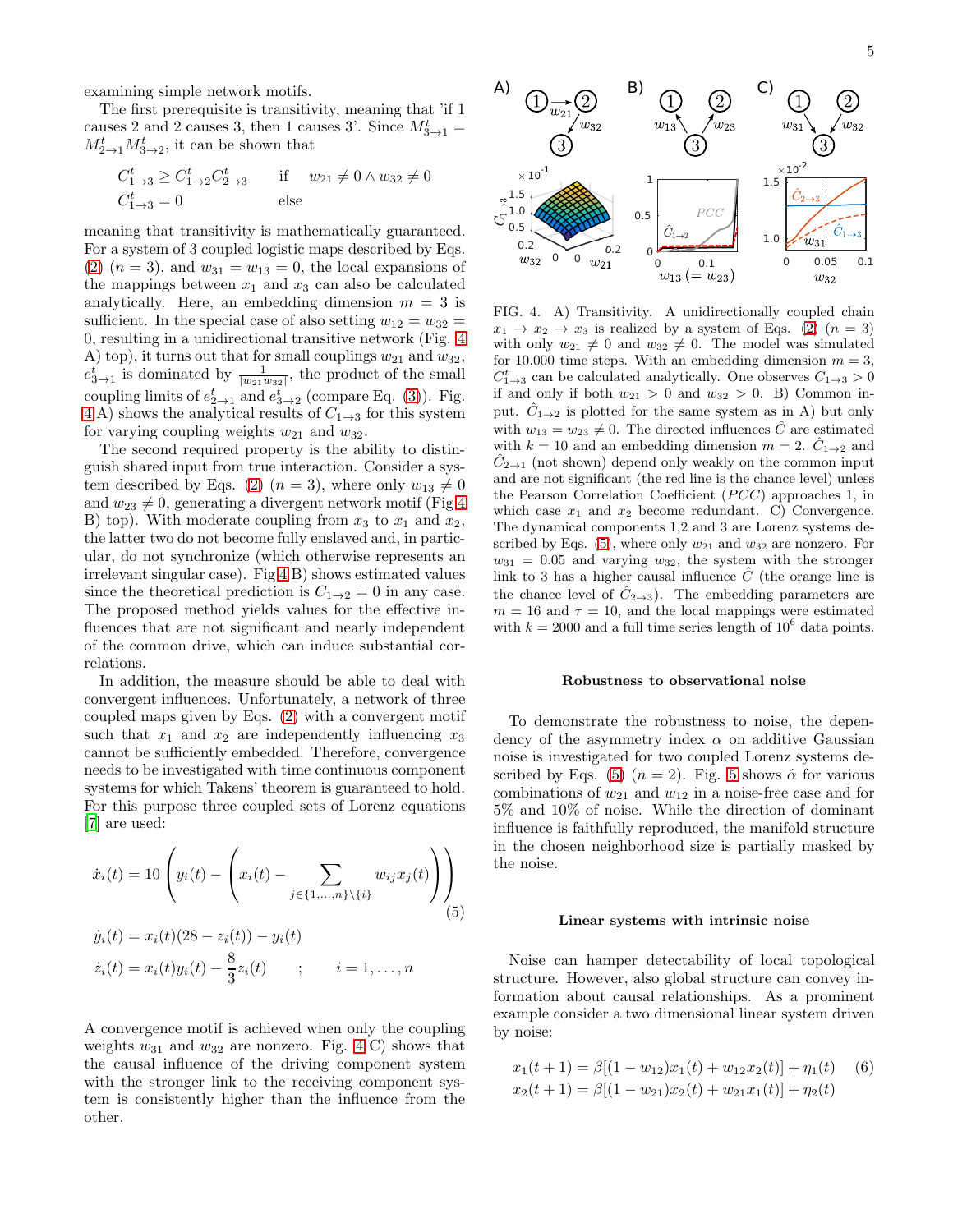

<span id="page-5-0"></span>FIG. 5. The values of the mean asymmetry index  $\hat{\alpha}$  are shown for two coupled Lorenz-systems described by Eqs. [\(5\)](#page-4-1)  $(n = 2)$ with a fixed coupling  $w_{21} = 0.1$  and a range of different values for  $w_{12}$ . 150.000 data points were used with  $m = 13$  and  $k = 200$ . The black line displays the result for the noiseless case. The two estimates under conditions of additive Gaussian white noise (5% and 10%) still succeed to capture the asymmetry of influences quantitatively except for low values of  $w_{12}$ . We set non-significant  $\hat{C}$  to 0 leading to  $\hat{\alpha} = -1$  for small  $w_{12}$ .



<span id="page-5-1"></span>FIG. 6. Numerical results are shown for Wiener-Granger-Causality (A)) and Topological Causality (B)) based on the same time series generated by Eqs. [6](#page-4-2) with  $\beta = 0.95$  for different combinations of coupling weights  $w_{12}$  and  $w_{21}$ . For the estimation of each value  $10^6$  data points were used. The dashed line in B) is the chance level.

with  $\beta$  < 1 and  $\eta_1$  and  $\eta_2$  denoting uncorrelated Gaussian white noise processes. Since interaction between the two component systems is linear, average mappings between reconstruction spaces will also be linear and consequently not state dependent. Thus, to apply Topological Causality to such a system, global mappings  $M_{1\rightarrow 2}$  and  $M_{2\rightarrow 1}$ can be fitted using the full ensemble of available data points. Since this is a classical case for which Wiener-Granger Causality [\[8](#page-6-7), [9](#page-6-8)] is designed, Fig. [6](#page-5-1) A) shows the estimated Wiener-Granger Causality  $\hat{C}_{1\rightarrow 2}^G$  using one previous time step for prediction for different combinations of coupling weights. To obtain comparable results,  $\hat{C}_{1\rightarrow 2}$ is estimated from the mapping that projects  $r^{x_2}(t+1)$ to  $r^{x_1}(t)$  with  $m = 2$  (Fig. [6](#page-5-1) B). While  $\hat{C}_{1\rightarrow 2}^G$  depends substantially also on  $w_{12}$ ,  $\hat{C}_{1\rightarrow 2}$  more faithfully reflects the true underlying interaction strength  $w_{21}$  for the full range of both parameters.

### DISCUSSION

The definition of Topological Causality (TC) we put forward here is tailored to the detection of directed effective influences among mutually coupled dynamical systems. It follows heuristic considerations of influenceinduced distortions in the mappings between manifold reconstructions and is linked to entropy production. It relies on the expansion of the mappings, which is in contrast to methods that use the full log determinant [\[10\]](#page-6-9). In simple cases the causality index  $C<sup>t</sup>$  is found to be fully analytically tractable and shown to reflect directed effective influences of system components including their state and time dependence. In more complex systems (as e.g. Eq. 5) C reflects the compound influence of one observable onto another exerted along multiple and possibly cyclic paths through the network of coupled components. Importantly, TC is demonstrated to fulfill basic requirements that a measure of causality must obey, such as transitivity and disentanglement of causal influence from common input.

To overcome limitations of Wiener-Granger Causality (WGC) [\[8](#page-6-7), [9\]](#page-6-8) several approaches for evaluating causal interactions in non-separable dynamical systems have also been based on relations among state-space reconstructions. For example, tests for the existence of directed unique mappings between reconstructed manifolds can be used as an all or nothing criterion to detect causal links between component systems [\[6,](#page-6-5) [11](#page-6-10)[–14\]](#page-6-11).

The current method for estimating TC from observed time series is most closely related to the empirical procedure of Convergent Cross-Mapping (CCM) [\[6](#page-6-5)] that yield interesting results in a range of applications, e.g. [\[6](#page-6-5), [15](#page-6-12)– [17\]](#page-6-13). The proposed gradual measure of the causal influence relies on the errors when predicting one reconstruction manifold from another: the slower the convergence of the prediction error of  $r^{x_1}$  from  $r^{x_2}$  with increasing time series length, the weaker the causation  $x_1$  to  $x_2$ . We suggest that this effect is a consequence of the expansion which TC measures directly: the more expansive the mapping  $M_{2\to 1}$  locally is, the more its non-linearities will hamper predictions with a given finite number of data points. In other words, we believe CCM evaluates deviations from the assumption that the mapping  $\{r^{x_2}(t_1^{x_2}),...,r^{x_2}(t_k^{x_2})\}$  to  $\{r^{x_1}(t_1^{x_2}),...,r^{x_1}(t_k^{x_2})\}$  is linear and therefore is an indirect measure of the underlying directed effective influence.

Being a concept tailored to non-separable deterministic systems which preserve information between coupled components, TC seems complementary to methods for determining causal influences in stochastic systems. Most prominent examples are WGC and Transfer Entropy (TE) [\[18\]](#page-6-14), which are conceptually related [\[19\]](#page-6-15). Both are based on the reduction of uncertainty in one time series by including past information from the other. It might therefore come as a surprise that TC can detect effective influences also in predominantly stochastic linear systems (Fig. [6\)](#page-5-1). However, both approaches are